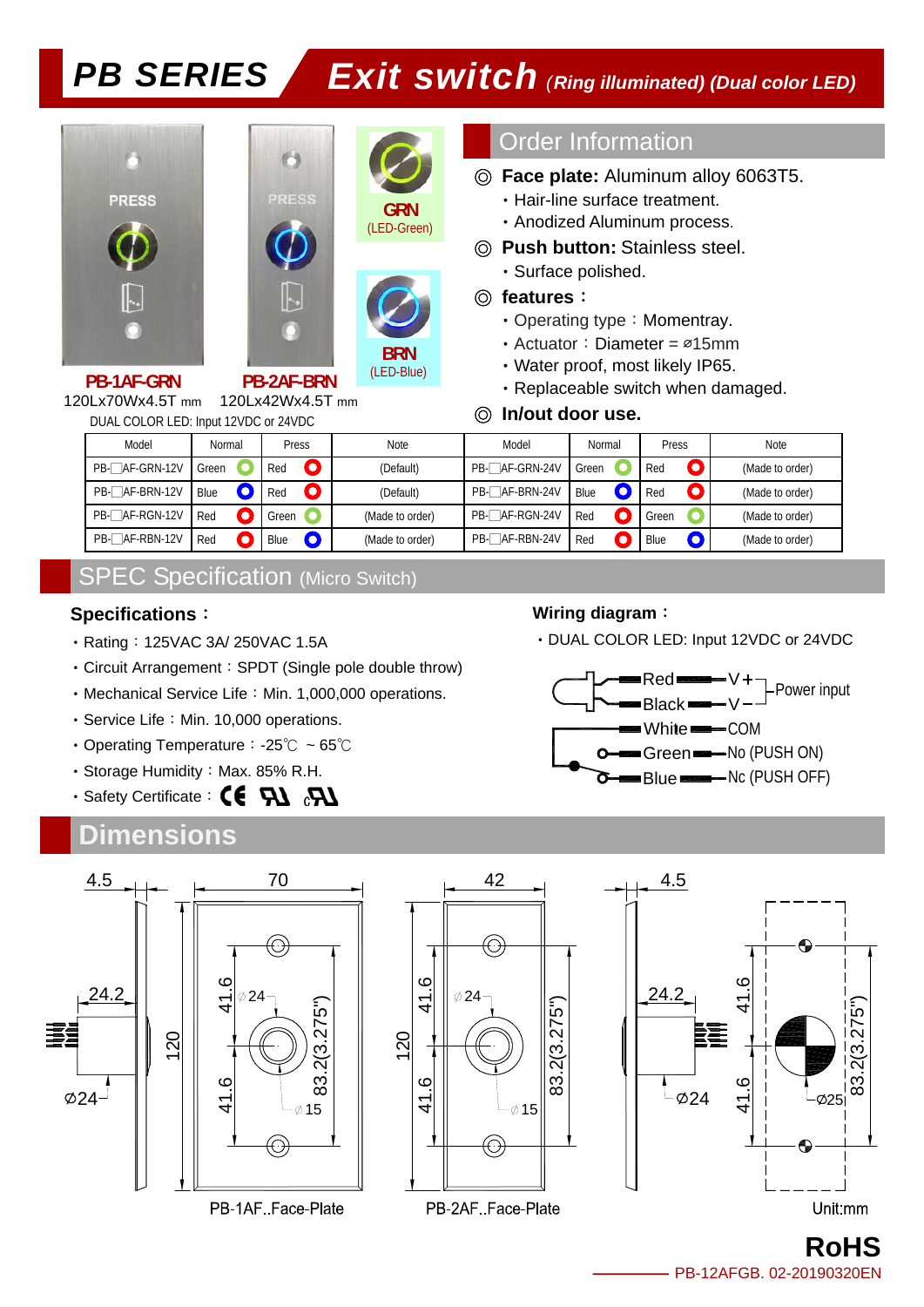



(LED-Green)



Order Information

- ◎ **Face plate:** Aluminum alloy 6063T5.
	- ‧Hair-line surface treatment.
	- ‧Anodized Aluminum process.
- ◎ **Push button:** Stainless steel. ‧Surface polished.

#### ◎ **features**:

◎ **In/out door use.** 

- Operating type: Momentray.
- ‧Actuator:Diameter = ∅15mm
- ‧Water proof, most likely IP65.
- ‧Replaceable switch when damaged.

DUAL COLOR LED: Input 12VDC or 24VDC 120Lx70Wx4.5T mm

| Model          | Normal | Press             | <b>Note</b>     | Model          | Normal | Press             | <b>Note</b>     |
|----------------|--------|-------------------|-----------------|----------------|--------|-------------------|-----------------|
| PB-1AF-GRN-12V | Green  | $\bullet$<br>Red  | (Default)       | PB-1AF-GRN-24V | Green  | $\bullet$<br>Red  | (Made to order) |
| PB-1AF-BRN-12V | Blue   | $\bullet$<br>Red  | (Default)       | PB-1AF-BRN-24V | Blue   | Ο<br>Red          | (Made to order) |
| PB-1AF-RGN-12V | Red    | Green             | (Made to order) | PB-1AF-RGN-24V | Red    | Green             | (Made to order) |
| PB-1AF-RBN-12V | Red    | Blue<br>$\bullet$ | (Made to order) | PB-1AF-RBN-24V | Red    | Blue<br>$\bullet$ | (Made to order) |

## SPEC Specification (Micro Switch)

#### **Specifications**:

- Rating: 125VAC 3A/ 250VAC 1.5A
- ‧Circuit Arrangement:SPDT (Single pole double throw)
- Mechanical Service Life: Min. 1,000,000 operations.
- Service Life: Min. 10,000 operations.
- ‧Operating Temperature:-25℃ ~ 65℃
- Storage Humidity: Max. 85% R.H.
- · Safety Certificate: CE 71 & D

### 外型尺寸



## **Wiring diagram**:



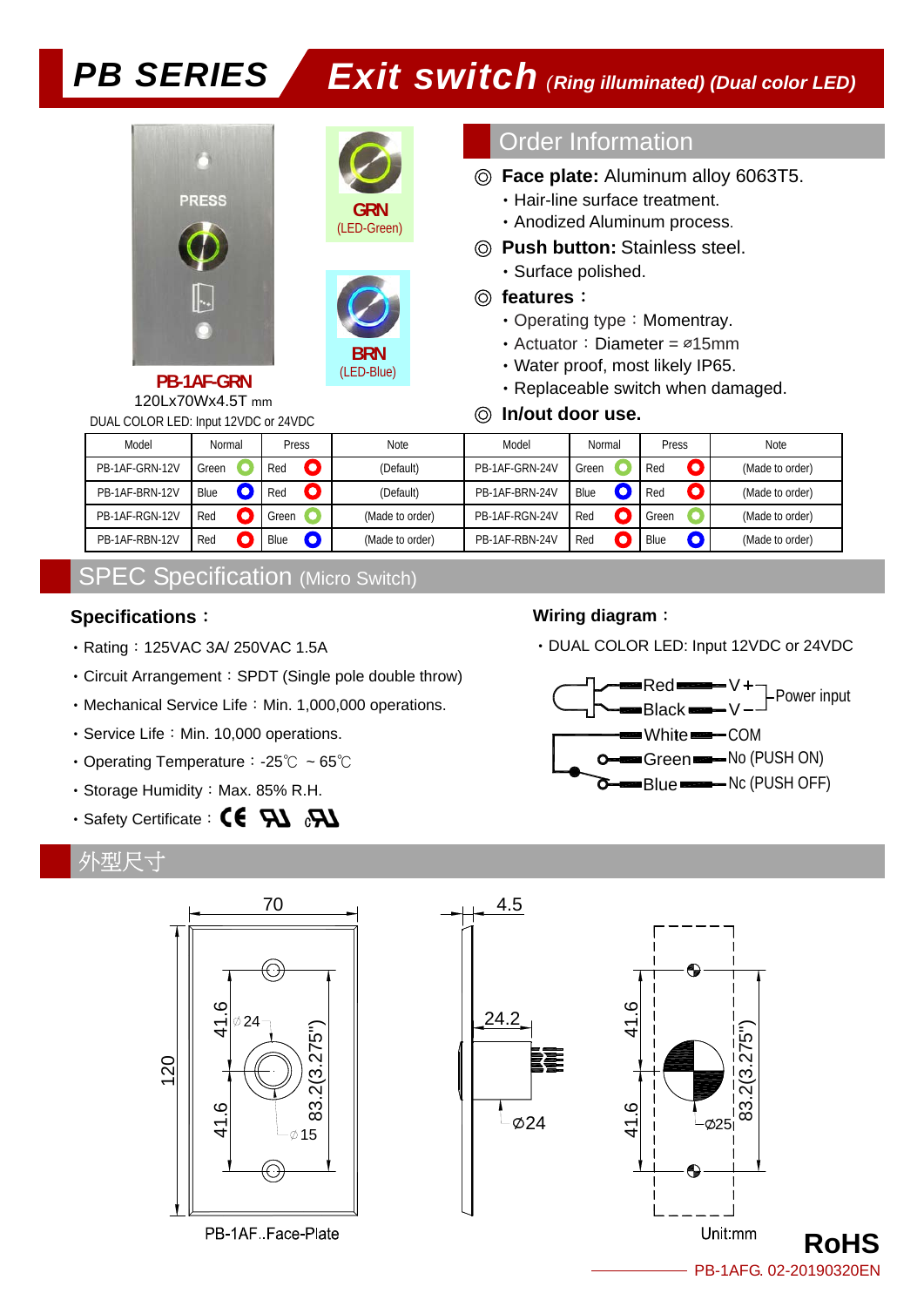



(LED-Green)



DUAL COLOR LED: Input 12VDC or 24VDC **PB-1AF-BRN**  120Lx70Wx4.5T mm

### Order Information

- ◎ **Face plate:** Aluminum alloy 6063T5.
	- ‧Hair-line surface treatment.
	- ‧Anodized Aluminum process.
- ◎ **Push button:** Stainless steel. ‧Surface polished.

#### ◎ **features**:

- Operating type: Momentray.
- ‧Actuator:Diameter = ∅15mm
- ‧Water proof, most likely IP65.
- ‧Replaceable switch when damaged.

#### ◎ **In/out door use.**

| Model          | Normal | Press            | <b>Note</b>     | Model          | Normal | Press            | <b>Note</b>     |
|----------------|--------|------------------|-----------------|----------------|--------|------------------|-----------------|
| PB-1AF-GRN-12V | Green  | Red<br>$\bullet$ | (Default)       | PB-1AF-GRN-24V | Green  | Red              | (Made to order) |
| PB-1AF-BRN-12V | Blue   | Red              | (Default)       | PB-1AF-BRN-24V | Blue   | $\bullet$<br>Red | (Made to order) |
| PB-1AF-RGN-12V | Red    | Green            | (Made to order) | PB-1AF-RGN-24V | Red    | Green            | (Made to order) |
| PB-1AF-RBN-12V | Red    | Blue             | (Made to order) | PB-1AF-RBN-24V | Red    | Blue             | (Made to order) |

## SPEC Specification (Micro Switch)

#### **Specifications**:

- Rating: 125VAC 3A/ 250VAC 1.5A
- ‧Circuit Arrangement:SPDT (Single pole double throw)
- Mechanical Service Life: Min. 1,000,000 operations.
- Service Life: Min. 10,000 operations.
- ‧Operating Temperature:-25℃ ~ 65℃
- Storage Humidity: Max. 85% R.H.
- · Safety Certificate: C€ PJ & P

#### 外型尺寸





#### **Wiring diagram**:



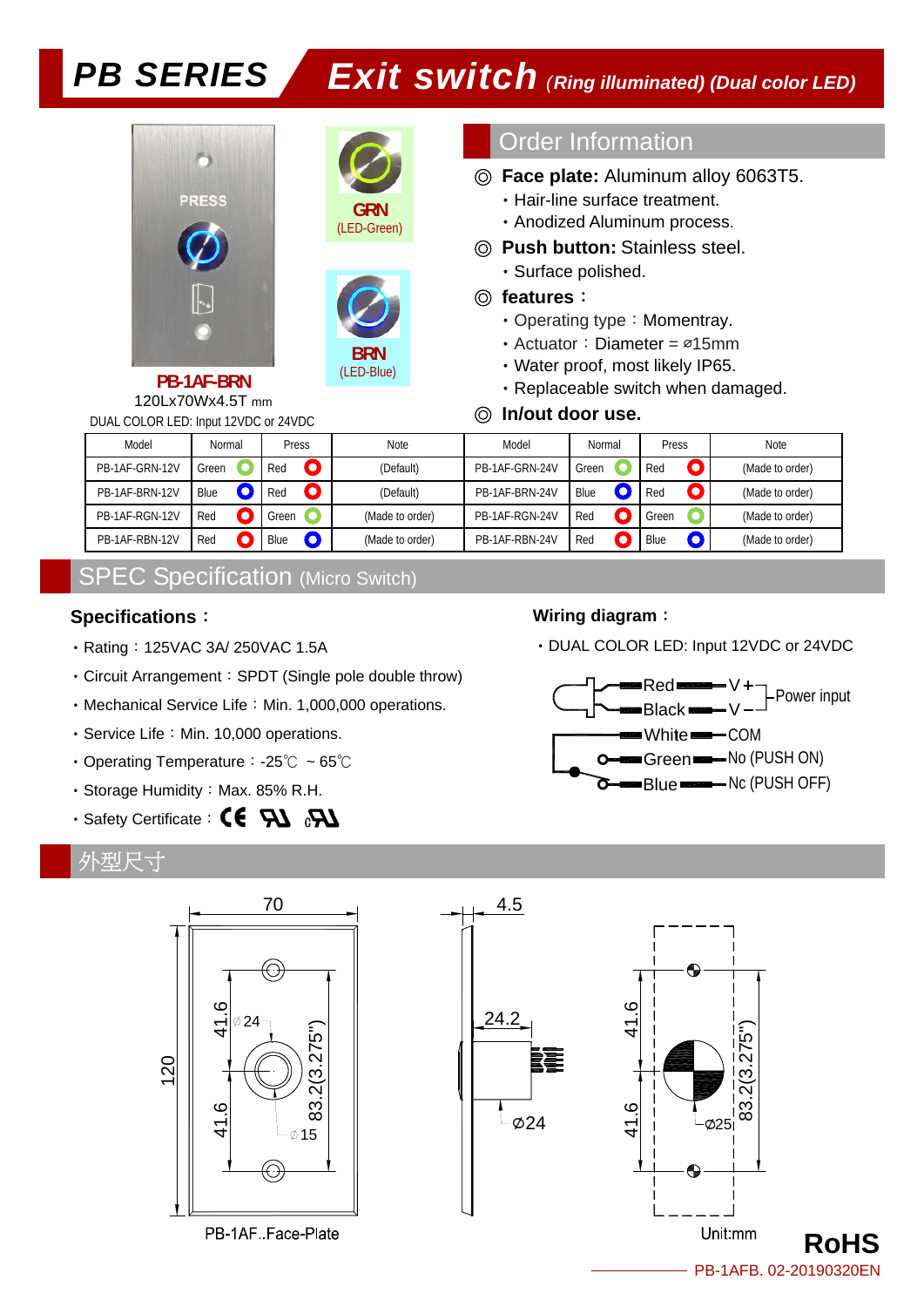



**BRN**  (LED-Blue)

#### Order Information

- ◎ **Face plate:** Aluminum alloy 6063T5.
	- ‧Hair-line surface treatment.
	- ‧Anodized Aluminum process.
- ◎ **Push button:** Stainless steel. ‧Surface polished.

#### ◎ **features**:

◎ **In/out door use.** 

- Operating type: Momentray.
- ‧Actuator:Diameter = ∅15mm
- ‧Water proof, most likely IP65.
- ‧Replaceable switch when damaged.

DUAL COLOR LED: Input 12VDC or 24VDC 120Lx42Wx4.5T mm

| Model          | Normal | Press             | <b>Note</b>     | Model          | Normal | Press             | <b>Note</b>     |
|----------------|--------|-------------------|-----------------|----------------|--------|-------------------|-----------------|
| PB-2AF-GRN-12V | Green  | $\bullet$<br>Red  | (Default)       | PB-2AF-GRN-24V | Green  | O<br>Red          | (Made to order) |
| PB-2AF-BRN-12V | Blue   | $\bullet$<br>Red  | (Default)       | PB-2AF-BRN-24V | Blue   | $\bullet$<br>Red  | (Made to order) |
| PB-2AF-RGN-12V | Red    | Green             | (Made to order) | PB-2AF-RGN-24V | Red    | Green             | (Made to order) |
| PB-2AF-RBN-12V | Red    | $\bullet$<br>Blue | (Made to order) | PB-2AF-RBN-24V | Red    | $\bullet$<br>Blue | (Made to order) |

### SPEC Specification (Micro Switch)

#### **Specifications**:

- Rating: 125VAC 3A/ 250VAC 1.5A
- ‧Circuit Arrangement:SPDT (Single pole double throw)
- Mechanical Service Life: Min. 1,000,000 operations.
- Service Life: Min. 10,000 operations.
- ‧Operating Temperature:-25℃ ~ 65℃
- Storage Humidity: Max. 85% R.H.
- · Safety Certificate: CE 71 & D

#### 外型尺寸



#### **Wiring diagram**: